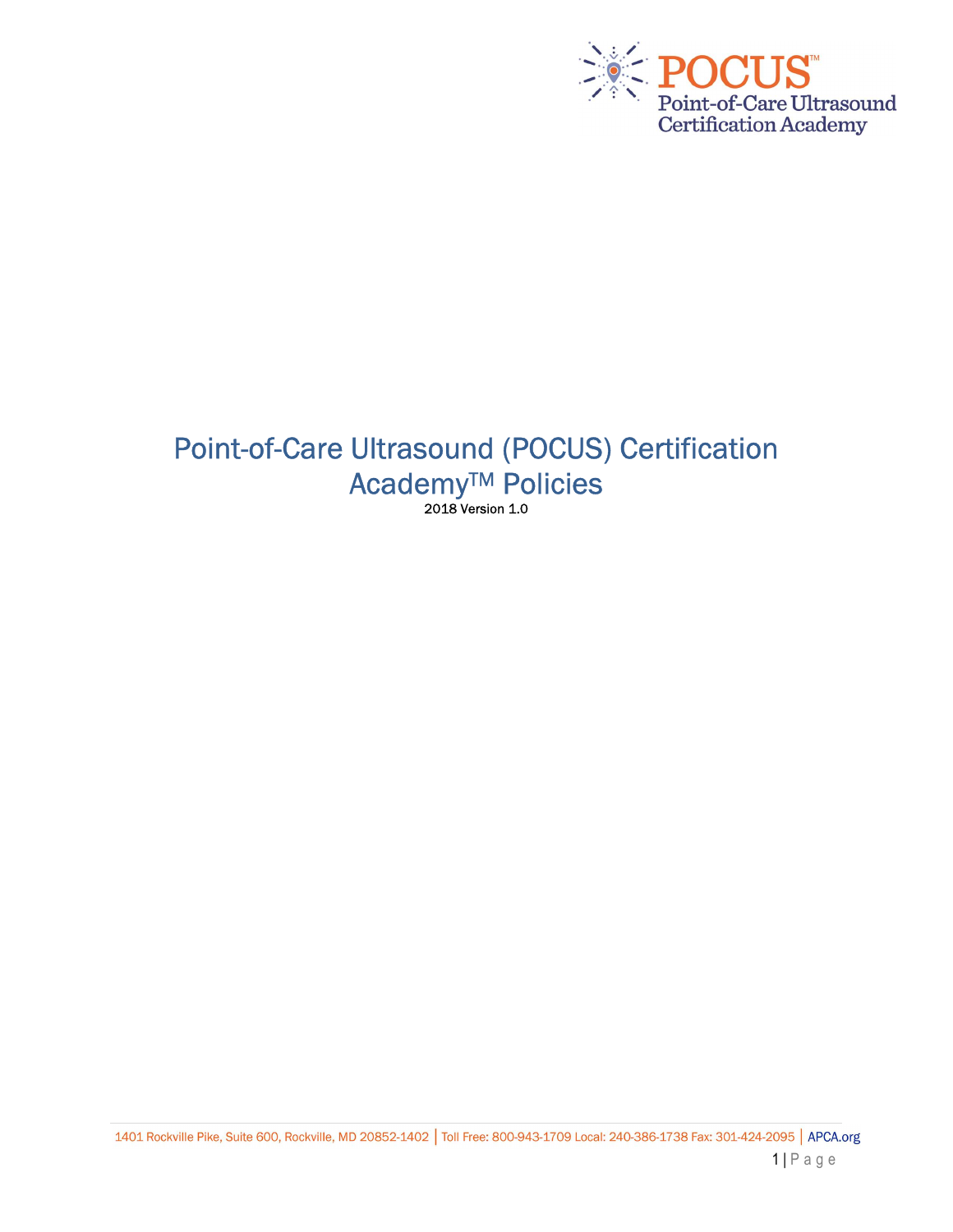

# **Point-of-Care Ultrasound Certification Academy Policies**

| Contents                                                                                                     |
|--------------------------------------------------------------------------------------------------------------|
|                                                                                                              |
|                                                                                                              |
|                                                                                                              |
|                                                                                                              |
|                                                                                                              |
|                                                                                                              |
|                                                                                                              |
|                                                                                                              |
|                                                                                                              |
|                                                                                                              |
|                                                                                                              |
|                                                                                                              |
| The Point-of-Care Ultrasound Certification Academy <sup>™</sup> Fundamentals Assessment 6                    |
| The Point-of-Care Ultrasound Certification Academy™ Content-Specific Assessments 6                           |
|                                                                                                              |
|                                                                                                              |
|                                                                                                              |
|                                                                                                              |
| The Point-of-Care Ultrasound Certification Academy™ Fundamentals Assessment7                                 |
| The Point-of-Care Ultrasound Certification Academy™ Content-Specific Assessments 8                           |
|                                                                                                              |
| The Point-of-Care Ultrasound Certification Academy <sup>™</sup> Fundamentals Certificate 9                   |
| The Point-of-Care Ultrasound Certification Academy™ Content-Specific Certificates and<br>9<br>Certifications |
|                                                                                                              |
| The Point-of-Care Ultrasound Certification Academy <sup>™</sup> Fundamentals Certificate10                   |
| The Point-of-Care Ultrasound Certification Academy <sup>™</sup> Content-Specific Certificates 10             |
|                                                                                                              |
|                                                                                                              |
| The Point-of-Care Ultrasound Certification Academy <sup>™</sup> Fundamentals Certificate Assessment11        |
| The Point-of-Care Ultrasound Certification Academy <sup>™</sup> Content-Specific Certificate Assessments11   |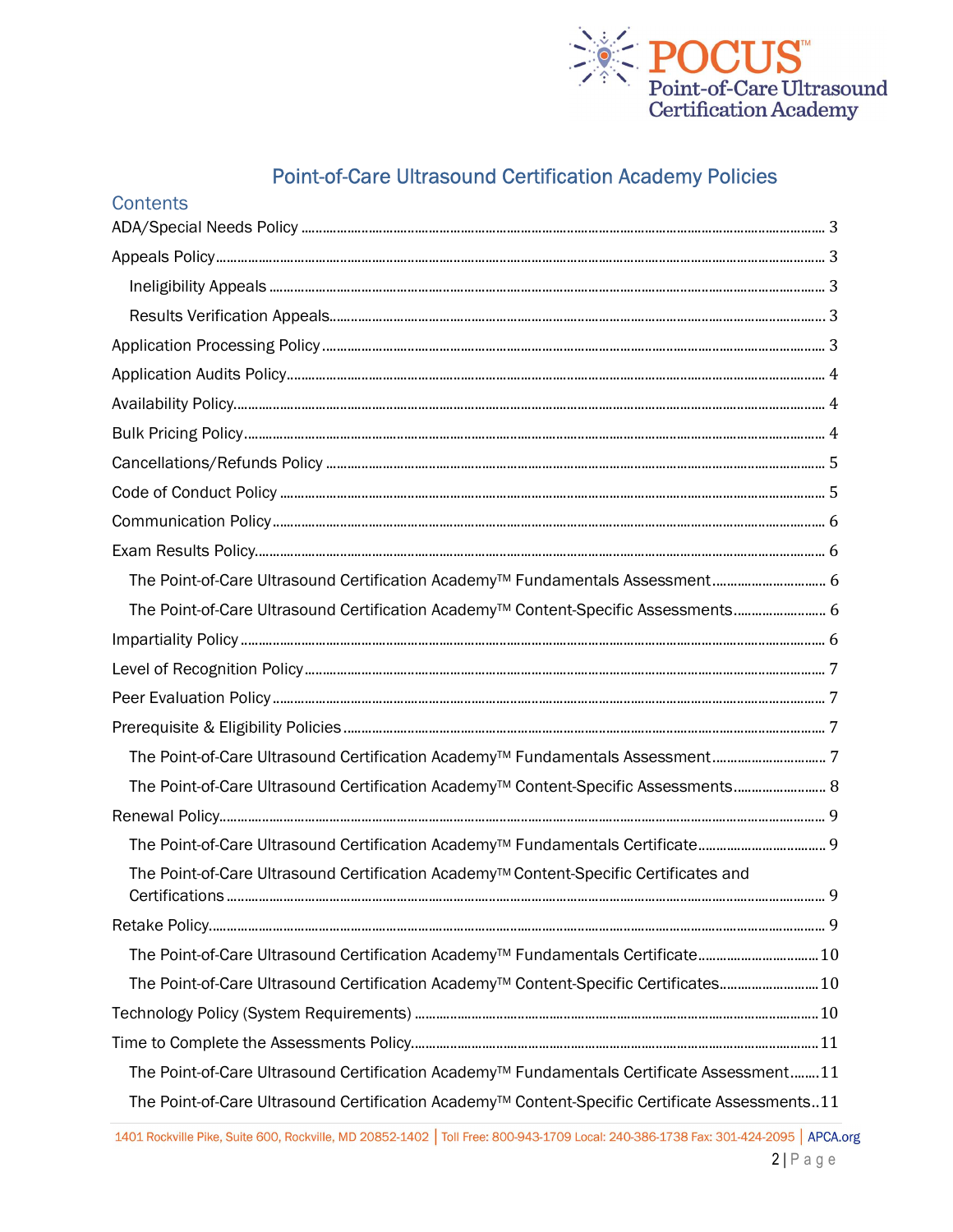

The Point-of-Care Ultrasound Certification AcademyTM Specialty Certification Assessments ............. 11

## ADA/Special Needs Policy

The Point-of-Care Ultrasound Certification Academy™ assessments have been developed with closed captioning. Candidates with special needs in accordance with the Americans with Disabilities Act of 1990 can make other appropriate arrangements as needed that align with the Code of Conduct Policy.

## Appeals Policy

A Candidate or Certificant may submit an appeal of a Point-of-Care Ultrasound Certification Academy™ action or decision within 30 (thirty) days. The specific kinds of appeals that may be considered are explained below. All appeals must be submitted in writing within 30 (thirty) days:

• E-mail POCUS@APCA.org with the subject line of "Appeal"

#### Ineligibility Appeals

An Ineligibility Appeal may be submitted if an applicant/candidate was found to be ineligible to take or complete an examination and wishes to dispute this decision.

#### Results Verification Appeals

A Results Verification Appeal may be requested if a candidate has reason to believe that there may have been an error in their results due to technological concerns. Once received, staff will review the candidate results on the assessment(s) in question and determine if technology problems had an adverse impact.

Ineligibility and Results Verification Appeals are the only circumstances for which an appeal may be considered. Appeals will not be considered for: a) the inability to access the assessment(s) on any computer or tablet that meets the requirements as outlined in the Technology/System Requirements Policy; or b) an inability to complete the assessment(s) within the length of time provided as outlined in the Time to Complete the Assessment Policy.

### Application Processing Policy

To apply for a certificate or certification in The Point-of-Care Ultrasound Certification Academy™. individuals must have a MY POCUS identification number. Log in to MY POCUS and navigate to the POCUS tab. When you Apply, you will be directed to the Learning Management System for the full examspecific application where they will be provided step-by-step directions to complete the application, attestations, verification of pre-requisites, and payment.

If an applicant does not have a MY POCUS identification number, a one-time registration process can be completed at MY POCUS prior to applying.

To make sure you have everything needed for the application before applying, please review the Application overview.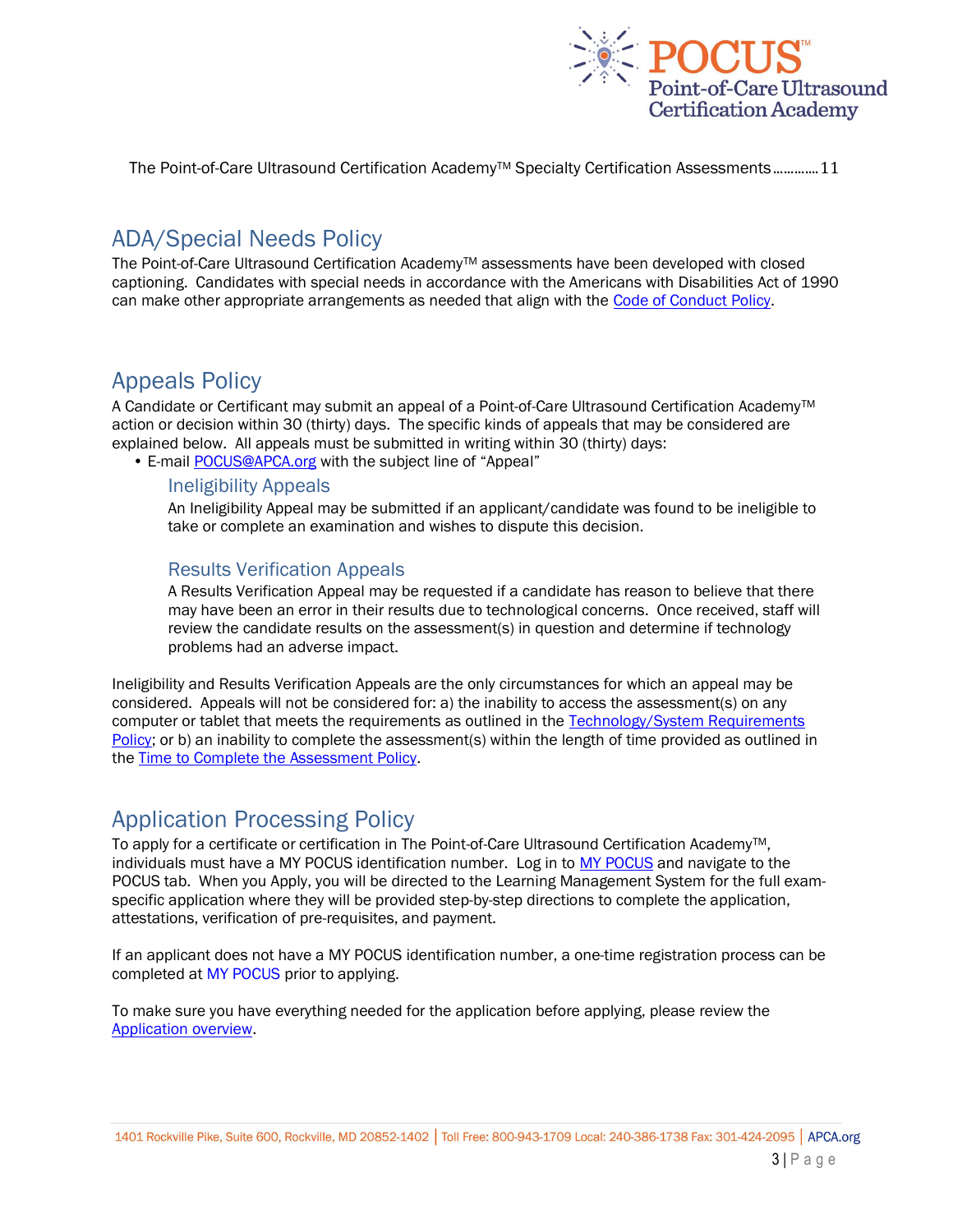

# Application Audits Policy

Up to 25% of the candidate applications for The Point-of-Care Ultrasound Certification Academy™ may be audited. If audited, documentation must be submitted within 30 (thirty) days of request. Failure to submit requested documentation within 30 (thirty) days of audit notification will result in a failed audit. Candidates who have been awarded a certificate or certification and fail an audit will have their certificate or certification revoked. Candidates who are found to have submitted falsified or inaccurate information will also fail the audit and may be subject to disciplinary action in accordance with the APCA Compliance Policies.

For identity verification, candidates must submit the following for the audit:

- 1. A copy of a non-expired government-issued photo identification with signature; the name on the identification must match the name under which the candidate applied for The Point-of-Care Ultrasound Certification Academy<sup>™</sup> AND
- 2. A signed form or letter from employer/supervisor or medical director on letterhead stating that the candidate is currently employed in their respective scope of work

To verify that prerequisites have been satisfied, candidates must also submit the following:

- 1. A signed form or letter completed by employer/supervisor or medical director on letterhead attesting to the number of scans obtained or that the candidate has completed at least the minimum number of required scans;
	- AND
- 2. A signed form or letter completed by employer/supervisor or medical director on letterhead stating that the candidate is currently scanning patients (#1 and #2 may be included in the same letter).

To verify that Peer Evaluators are healthcare providers and completed the evaluations independently, Peer Evaluators must submit the following for the audit:

- 1. A signed form or letter stating that they are healthcare providers and completed the questionnaire independently;
	- AND
- 2. A copy of non-expired government issued photo identification.

Other documentation may be considered for those outside of North America who are unable to provide standard documentation. Such cases will be handled on an individual basis.

## Availability Policy

The Point-of-Care Ultrasound Certification Academy™ content is available online, on-demand, and yearround. Periodic system maintenance may cause short-term unavailability.

## Bulk Pricing Policy

The Point-of-Care Ultrasound Certification Academy™ offers special/bulk pricing when a minimum of ten enrollments of a specific certificate type are purchased in a single transaction. A bulk purchase must be coordinated with the Point-of-Care Ultrasound Certification AcademyTM staff and cannot be retroactively applied. Voucher codes will be issued after the purchase is complete and will be valid for 12 (twelve) months from the original date issued. Refunds will not be issued for bulk purchases. All other program policies apply.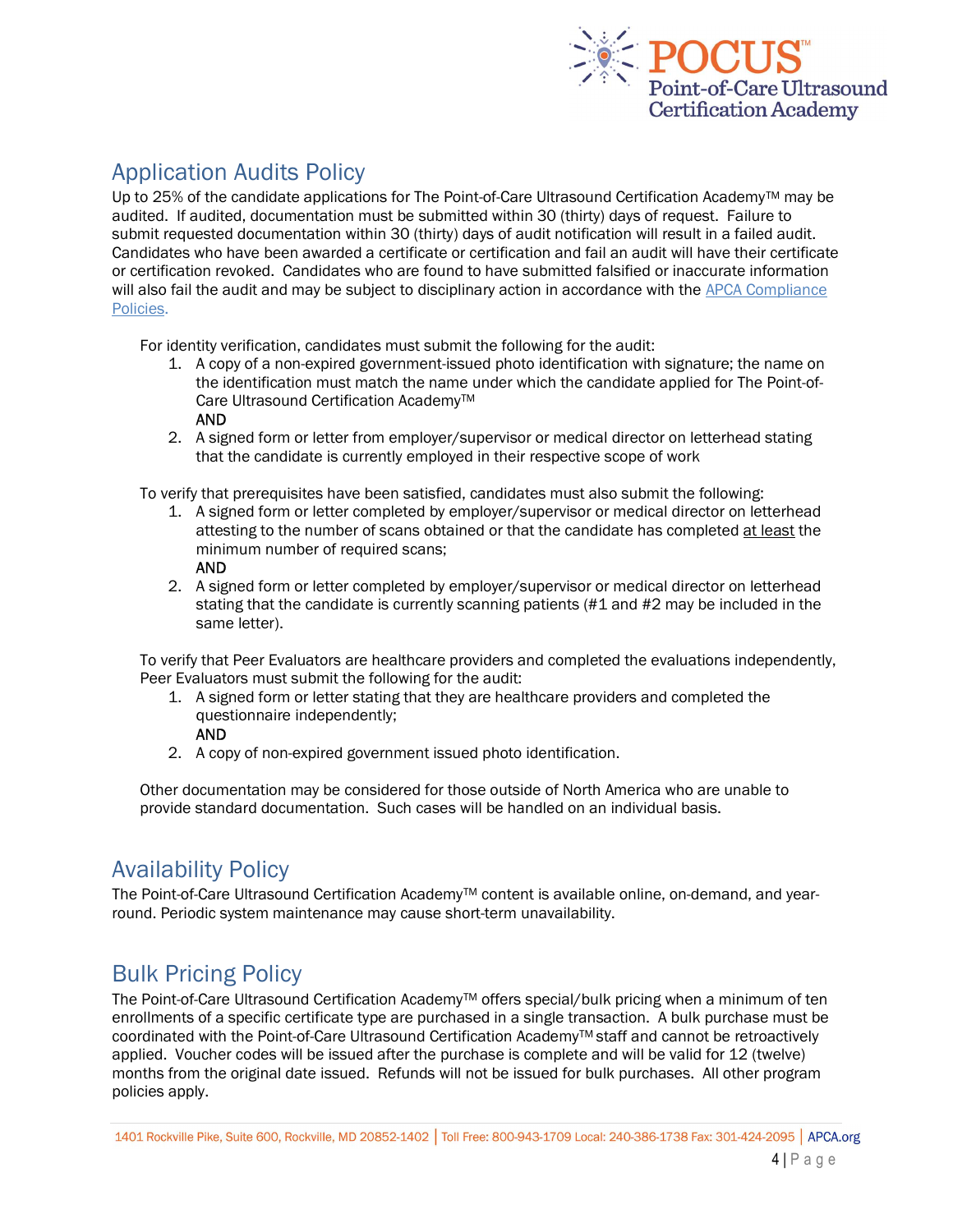

| Certificate Type (3 types) *                                                                          | Quantity   | <b>Discount</b> |
|-------------------------------------------------------------------------------------------------------|------------|-----------------|
| Type 1: Fundamentals Certificate<br>Type 2: Clinical Certificates<br>Type 3: Specialty Certifications | $10 - 20$  | 10%             |
|                                                                                                       | $21 - 50$  | 15%             |
|                                                                                                       | $51 - 100$ | 20%             |
|                                                                                                       |            | 25%             |
| * Quantity and Discount are for the same type of Certificate. Certificate                             |            |                 |
| types cannot be combined. Quantity must be indicated at time of purchase                              |            |                 |
| to receive appropriate discount.                                                                      |            |                 |

#### To request a bulk purchase, please follow the steps below:

#### Process/Steps

- 1. Group determines which certificate type (Fundamentals, Clinical Certificate, or Specialty Certification) to purchase and the quantity
- 2. Group representative emails POCUS@apca.org, providing the following information:
	- $\triangleright$  Group name
	- $\triangleright$  Contact name/email/phone number
	- $\triangleright$  Type of certificates/certifications to purchase
	- $\triangleright$  Quantity for each type
- 3. When email is received, POCUS staff sends invoice to group representative within 5 (five) business days
- 4. Group representative oversees that invoice is paid in full via the agreed upon method
- 5. POCUS staff sends the voucher code(s) and instructions to the group representative within 5 (five) business days of receipt of payment
- 6. Group representative distributes voucher codes to participants for use when applying for the prepaid certificates and certifications

## Cancellations/Refunds Policy

Requests for cancellations or refunds may be submitted until a candidate starts an assessment. Neither Full nor Partial Refunds will be issued for any certificate or certification that has been started or for which the completion time has been exhausted. All refunds will be processed in the same form as the original payment within 5 (five) business days.

### Code of Conduct Policy

During the application process, candidates applying for The Point-of-Care Ultrasound Certification Academy<sup>™</sup> certificate or certification will need to attest to the veracity of their information and that they understand ongoing expectations in their scope of practice.

In order to access The Point-of-Care Ultrasound Certification Academy™ assessments, candidates will also be required to complete a Confidentiality and Nondisclosure Agreement. Exam (assessment) information is confidential and is not to be shared with others. Candidates should test in a private location or take measures to ensure that others cannot view the assessment content.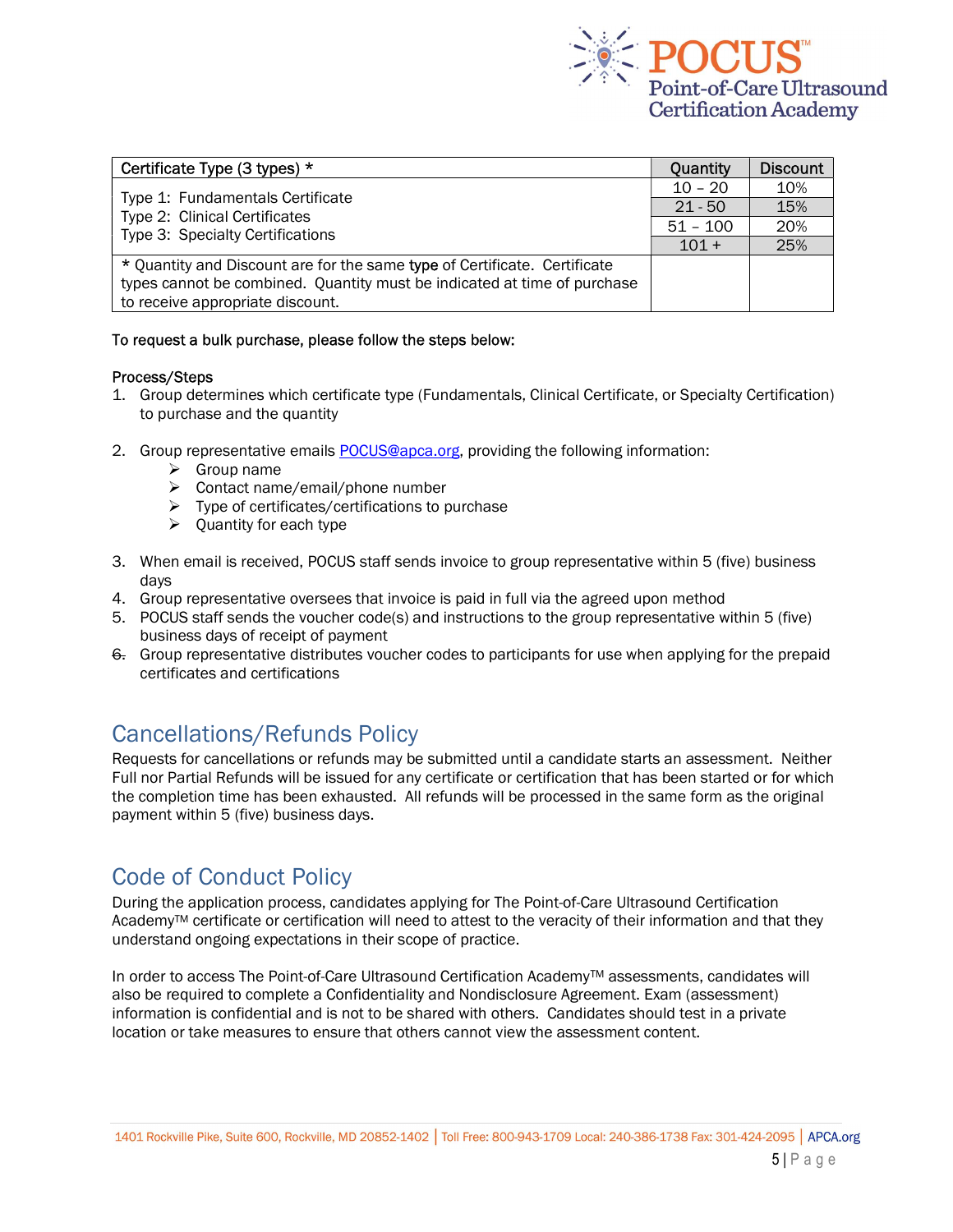

# Communication Policy

The Point-of-Care Ultrasound Certification Academy<sup>™</sup> uses email as its official form of communication. Applicants must supply a valid email address. Any updates to demographic information must be completed in MY POCUS.

Applicants should verify that the email in their MY POCUS account and in the application is valid and accurate. Applicants who work in organizations that have a high security filter for email messages are strongly encouraged to use personal emails to receive communications from The Point-of-Care Ultrasound Certification AcademyTM.

Examples of communication from The Point-of-Care Ultrasound Certification Academy™ include instructions, approval to test, receipts and exam confirmation notices. If an expected email is not received within 10 (ten) business days, candidates should look in their trash, spam or quarantine folders before contacting The Point-of-Care Ultrasound Certification Academy™ to investigate.

## Exam Results Policy

The Point-of-Care Ultrasound Certification Academy™ does not share examination results over the phone, by fax or via e-mail, nor does The Point-of-Care Ultrasound Certification Academy™ share results with anyone other than the candidate. Exam results will be made available on each candidate's MY POCUS portal and within The Point-of-Care Ultrasound Certification Academy™ Learning Management System. Results will be displayed as a Pass, Fail, or In Progress. Any certificates earned will be provided electronically to be printed by the candidate.

### The Point-of-Care Ultrasound Certification Academy™ Fundamentals Assessment

Results for The Point-of-Care Ultrasound Certification Academy™ Fundamentals Assessment are issued electronically via the MY POCUS portal and the Learning Management System (LMS) within 24 hours of completing the assessment. Candidates who earn a passing score will be issued an electronic certificate which can be printed by the candidate from the LMS.

### The Point-of-Care Ultrasound Certification Academy™ Content-Specific **Assessments**

Results for the content specific assessments are issued within 30 (thirty) days of the final assessment component being completed. Results are issued electronically via the MY POCUS portal and the Learning Management System (LMS). Candidates who earn a passing score on all required assessment components will be issued an electronic certificate/certification which can be printed by the candidate from the LMS. NOTE: During the first 120 days of a Clinical Case-Based Scenario Assessment, there is a possibility that scores may be re-evaluated. This could affect whether or not someone earns their Certificate or Certification.

Certificate and certification status may be verified through The Point-of-Care Ultrasound Certification Academy™ online resources which are available to the public.

# Impartiality Policy

The Point-of-Care Ultrasound Certification Academy™ functions under policies intended to demonstrate impartiality, high ethical standards, and validity. The Point-of-Care Ultrasound Certification AcademyTM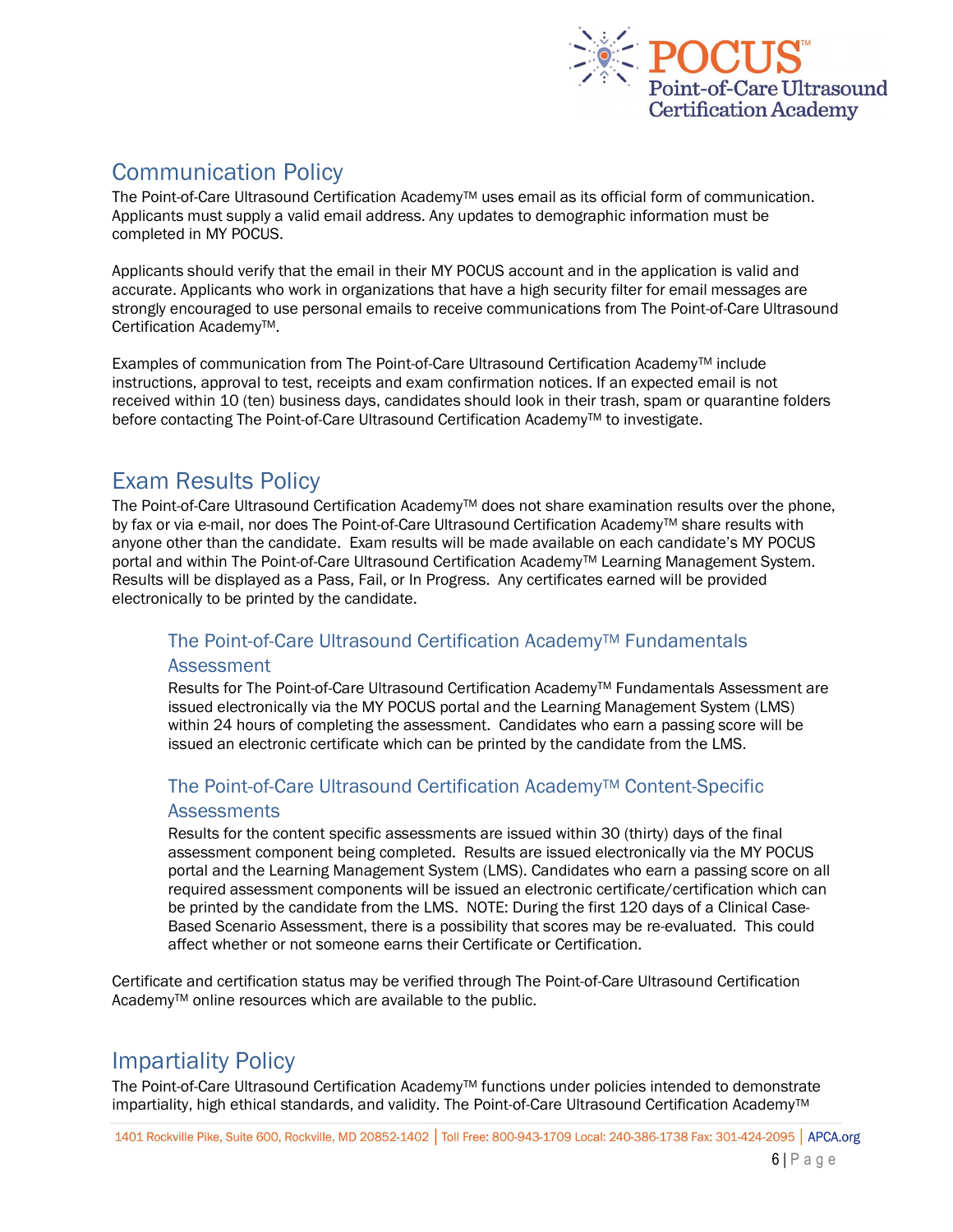

does not restrict applicants based on limiting conditions, such as membership to an association or professional society. The Point-of-Care Ultrasound Certification Academy™ will not unfairly impede or inhibit access to The Point-of-Care Ultrasound Certification Academy™ certificates or certifications for applicants who meet stated policies regarding qualification requirements, renewal requirements, and/or passing The Point-of-Care Ultrasound Certification Academy™ psychometrically-sound assessments.

### Level of Recognition Policy

In addition to earning Point-of-Care Ultrasound Certification Academy™ certificates, candidates will be recognized by The Point-of-Care Ultrasound Certification AcademyTM for their breadth of Point-of-Care Ultrasound knowledge as demonstrated by earning certificates in multiple content areas:

3 content-specific certificates will be acknowledged with Bronze recognition

6 content-specific certificates will be acknowledged with Silver recognition

9 content-specific certificates will be acknowledged with Gold recognition

By earning a Level of Recognition, certificate renewal dates will be synchronized and periods of validity may be extended (See Renewal Policy.)

### Peer Evaluation Policy

To earn a Point-of-Care Ultrasound Certification Academy™ content-specific certificate, all assessment components must be successfully completed, including the Peer Evaluation. Candidates will need to provide, via the application process, the names of a minimum of two healthcare providers that are able to evaluate their ability to obtain clinically-relevant ultrasound images.

Peer Evaluators must have a clinical background in ultrasound and be familiar with the candidate's ability to obtain clinically-relevant, content-specific Point-of-Care Ultrasound images. These individuals will be contacted electronically by the Point-of-Care Ultrasound Certification Academy™ and asked to complete a questionnaire about the candidate's clinical abilities. The first two Peer Evaluation questionnaires completed will determine if the Peer Evaluation assessment is Passed or Failed.

## Prerequisite & Eligibility Policies

### The Point-of-Care Ultrasound Certification Academy™ Fundamentals Assessment

There are no prerequisites for The Point-of-Care Ultrasound Certification Academy™ Fundamentals review and assessment, although applicants will need to possess a MY POCUS identification number and complete application attestations as described in the Code of Conduct Policy.

Candidates are expected to be prepared for The Point-of-Care Ultrasound Certification Academy™ Fundamentals assessment through the completion of training or educational programs concerning foundational Point-of-Care Ultrasound knowledge. This education should help to ensure that candidates are appropriately prepared to take the summative Point-of-Care Ultrasound Certification Academy<sup>™</sup> Fundamentals assessment.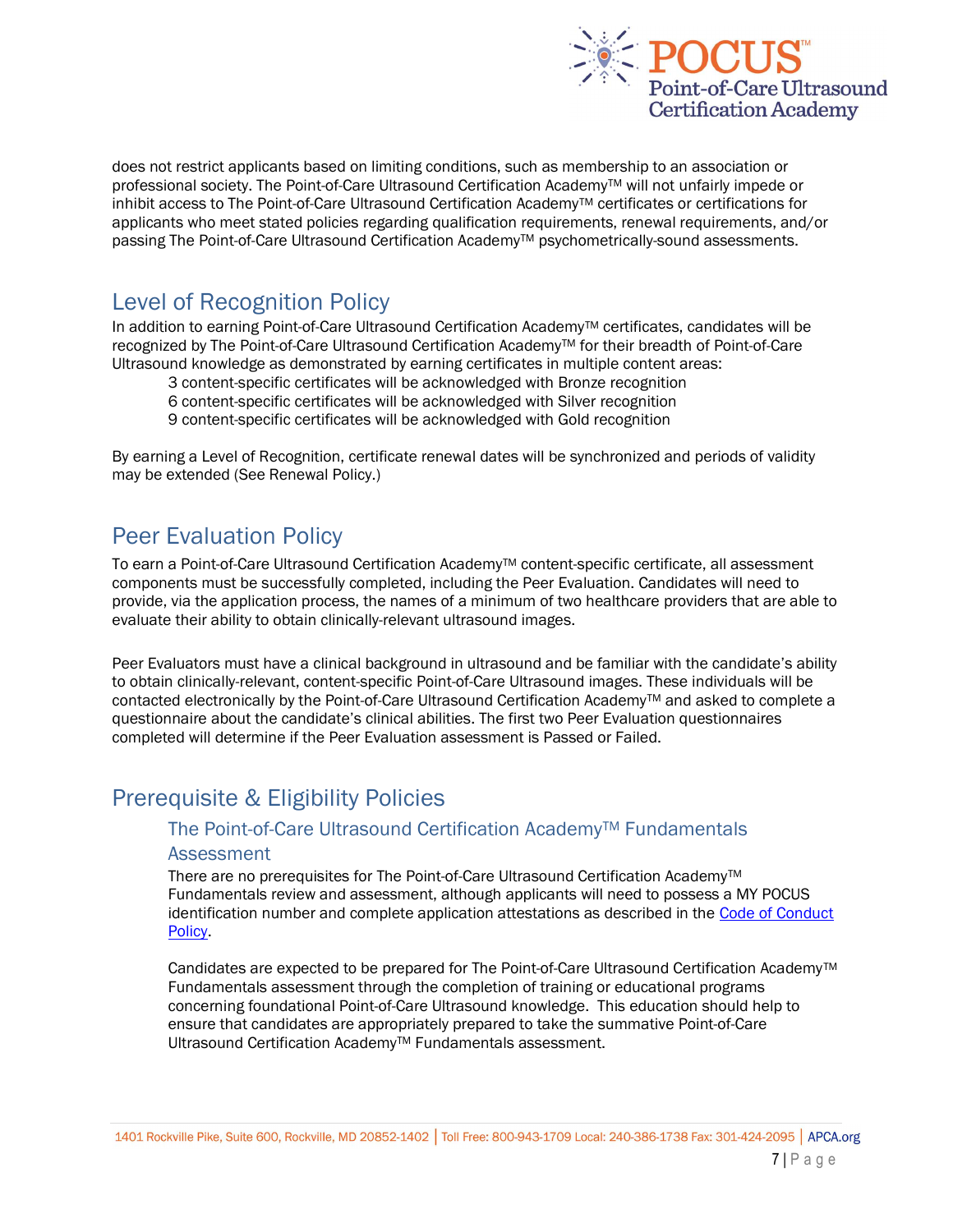

#### The Point-of-Care Ultrasound Certification Academy™ Content-Specific **Assessments**

In order to be eligible to take the content-specific assessments, candidates must possess an active Point-of-Care Ultrasound Certification AcademyTM Fundamentals Certificate or have successfully completed the SPI Examination within the last 5 (five) years or hold a current APCA/ARDMS credential. They must also be actively scanning patients with pathology in the designated content area(s) and attest to performing and participating in the interpretation of a specified number of content-specific cases within the last 2 (two) years.

One or more content-specific certificates must be earned within 3 (three) years of the date that The Point-of-Care Ultrasound Certification AcademyTM Fundamentals Certificate was obtained. After 3 (three) years, if a content-specific certificate has not been earned, candidates would have to reapply for The Point-of-Care Ultrasound Certification Academy™ Fundamentals Certificate and start the process again. If a candidate has earned at least 1 (one) content-specific certificate and appropriately maintains their certificate, the 3 (three) year time limit would not apply and they would not have to reapply for or retake The Point-of-Care Ultrasound Certification Academy<sup>™</sup> Fundamentals assessment for subsequent content-specific certificates.

Candidates applying for Specialty Certifications must satisfy the requirements for each relevant content area represented within their Certification.

| <b>Assessments</b>                                                                                                    | Prerequisite                                                                                                                                                                                                                                                                                                 |
|-----------------------------------------------------------------------------------------------------------------------|--------------------------------------------------------------------------------------------------------------------------------------------------------------------------------------------------------------------------------------------------------------------------------------------------------------|
| Point-of-Care Ultrasound<br>Certification Academy <sup>™</sup><br><b>Fundamentals Assessment</b>                      | None                                                                                                                                                                                                                                                                                                         |
| Point-of-Care Ultrasound<br>Certification Academy™ Content-<br>Specific Assessments (Scenario<br>and Practical exams) | Current Point-of-Care Ultrasound Fundamentals<br>$\bullet$<br>Certificate or recognized equivalent<br>Actively scanning patients in the selected content<br>area<br>Performing and participating in the interpretation<br>of the specified number of cases per content area<br>within the last 2 (two) years |
| <b>Content Area</b>                                                                                                   | Specified number of cases (perform and participate in<br>the interpretation of Point-of-Care Ultrasounds within<br>the last $2$ (two) years):                                                                                                                                                                |
| Abdominal Aortic Aneurysm (AAA)                                                                                       | 15 cases                                                                                                                                                                                                                                                                                                     |
| Abdominal Trauma                                                                                                      | 20 cases                                                                                                                                                                                                                                                                                                     |
| Cardiac                                                                                                               | 30 cases                                                                                                                                                                                                                                                                                                     |
| Gastrointestinal                                                                                                      | 25 cases                                                                                                                                                                                                                                                                                                     |
| Hepatobiliary/Spleen                                                                                                  | 25 cases                                                                                                                                                                                                                                                                                                     |
| Lower Extremity<br>Deep Vein Thrombosis (DVT)                                                                         | 20 cases                                                                                                                                                                                                                                                                                                     |
| Lung                                                                                                                  | 20 cases                                                                                                                                                                                                                                                                                                     |
| Musculoskeletal (MSK) Soft Tissue                                                                                     | 20 cases                                                                                                                                                                                                                                                                                                     |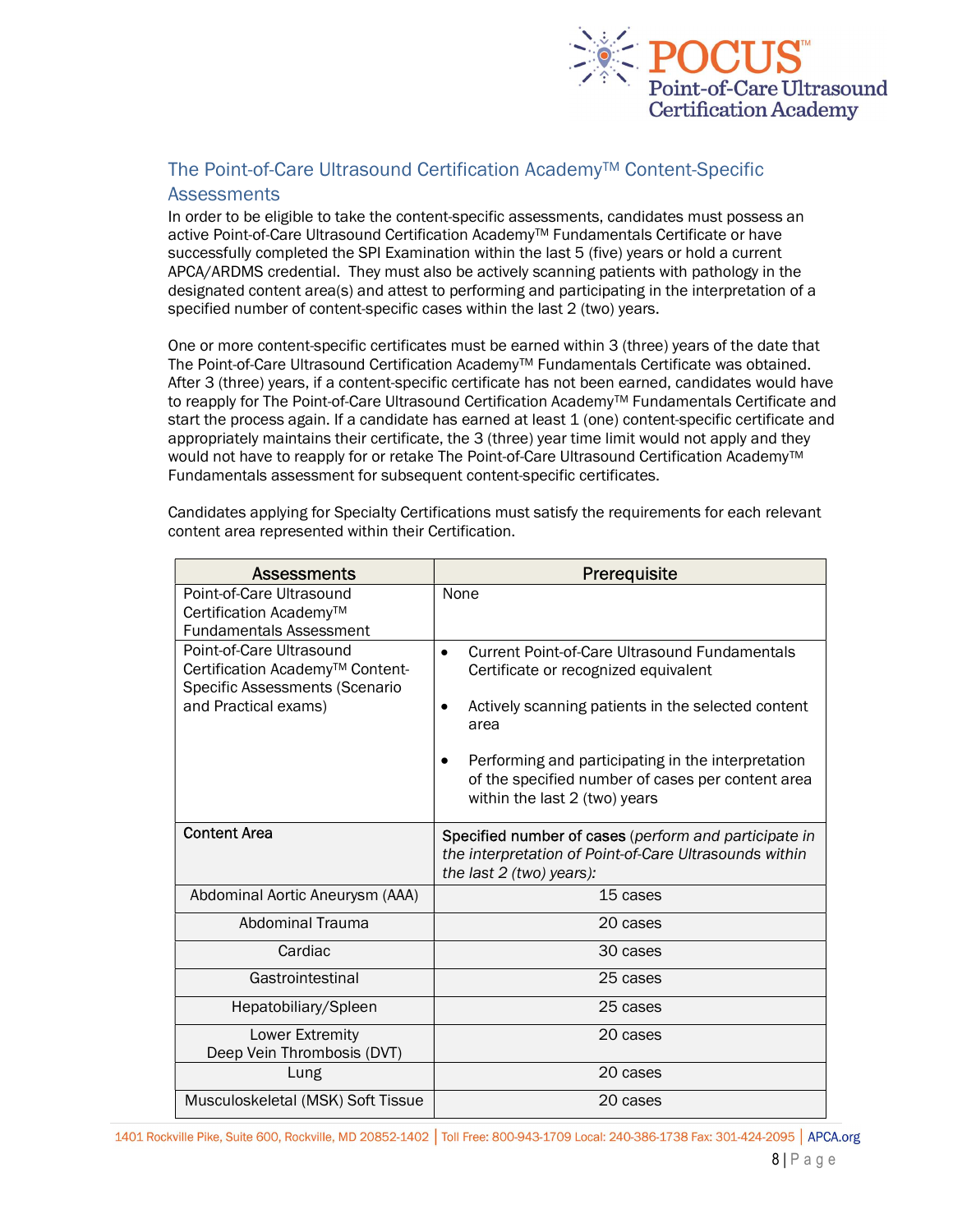

| <b>Obstetrics/First Trimester</b>                                    | 25 cases (a combination of transvaginal and |  |
|----------------------------------------------------------------------|---------------------------------------------|--|
|                                                                      | transabdominal)                             |  |
| Renal/Genitourinary                                                  | 20 cases                                    |  |
| *Additional content areas will be added as new content is developed. |                                             |  |

## Renewal Policy

#### The Point-of-Care Ultrasound Certification Academy™ Fundamentals Certificate

The Point-of-Care Ultrasound Certification Academy<sup>™</sup> Fundamentals Certificate will be valid for a period of 3 (three) years and cannot be renewed (but can be earned multiple times). However, if a candidate earns and appropriately maintains one or more APCA content-specific certificate(s) before the initial Point-of-Care Ultrasound Certification Academy™ Fundamentals Certificate period of validity expires, the 3 (three) year period of validity will not apply and The Point-of-Care Ultrasound Certification AcademyTM Fundamentals Certificate will remain valid as long as the content-specific certificate remains valid.

#### The Point-of-Care Ultrasound Certification Academy™ Content-Specific Certificates and Certifications

The Point-of-Care Ultrasound Certification Academy™ content-specific certificates and certifications will be valid for a period of 5 (five) years and can be renewed. Certificates and certifications are to be renewed 5 (five) years from the date on which the certificate or certification was earned or, if a Level of Recognition was achieved, 5 (five) years from the date on which the most recent Level of Recognition was awarded.

Renewal for each content-specific certificate or certification will be accomplished through one of the following:

- 1. The completion of a recertification assessment consisting of one content-related clinical case scenario for each content area recognized; OR
- 2. The submission and acceptance of one content-related clinical case for each content area recognized.

Additionally, each Certificant will have to reaffirm their Point-of-Care Ultrasound Certification Academy™ attestations as explained in the Code of Conduct Policy and confirm current practice in each content area.

If desired, a Certificant may start the renewal process early, at year 3 (three) of 5 (five). The renewal anniversary will not change if a certificate holder chooses to complete the requirements early.

# Retake Policy

Candidates wishing to retake an assessment must complete a retake application and remit a retake fee. Once the maximum number of attempts are exhausted, a one-year waiting period will be required before candidates may reapply. Candidates not able to complete their assessments in the original timeframe allowed should request a time extension (please see the Time to Complete Policy).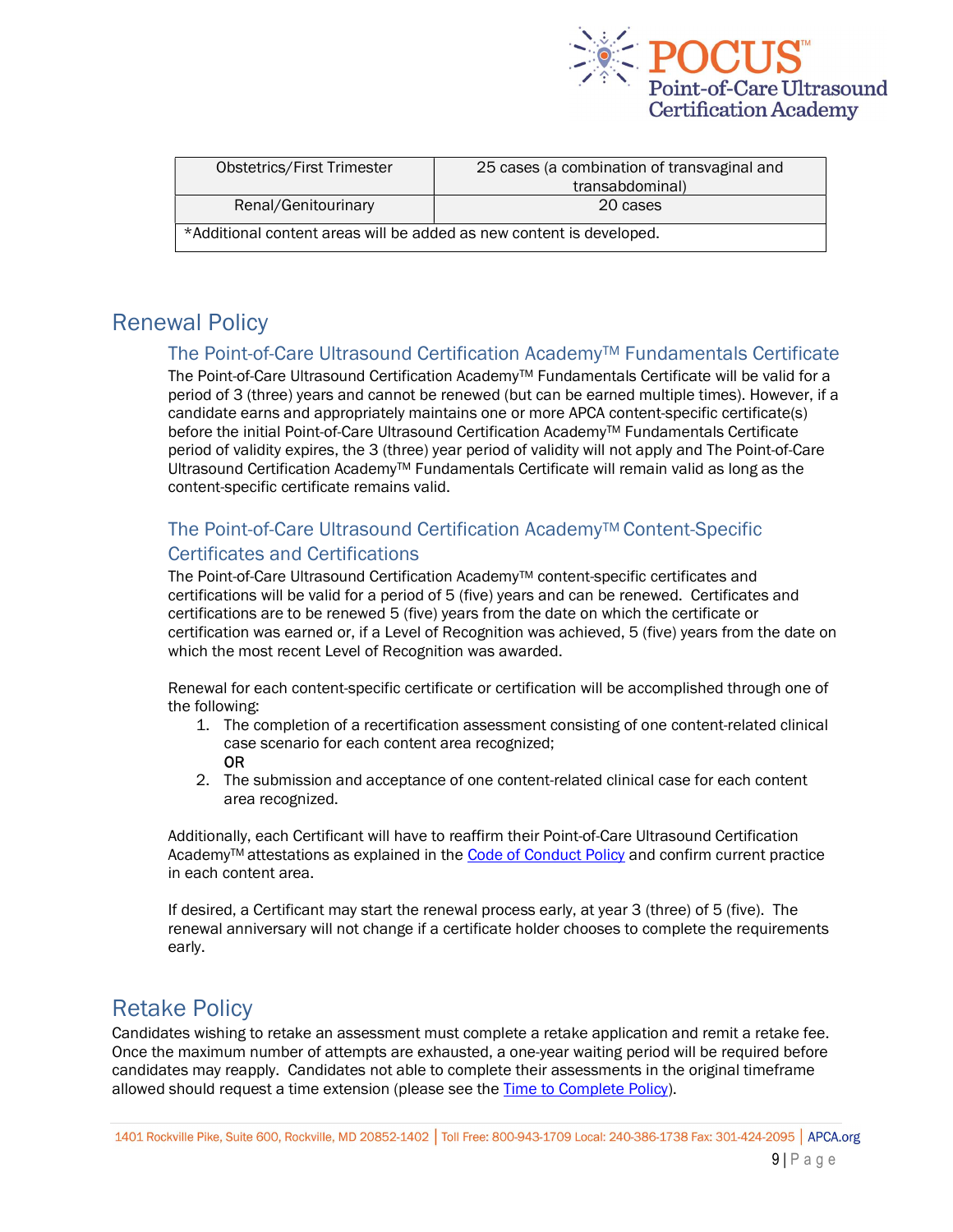

#### The Point-of-Care Ultrasound Certification Academy<sup>™</sup> Fundamentals Certificate

Candidates may attempt The Point-of-Care Ultrasound Certification Academy™ Fundamentals Certificate assessment a maximum of 3 (three) times. A 30-day waiting period will apply after each attempt. Once the maximum number of attempts are exhausted, a one-year waiting period will be required before the candidate may reapply.

#### The Point-of-Care Ultrasound Certification Academy™ Content-Specific **Certificates**

Candidates may attempt the Point-of-Care Ultrasound Certification Academy™ Content-Specific Certificate assessments a maximum of 2 (two) times. A 30-day waiting period will apply after each attempt. Once the maximum number of attempts are exhausted, a one-year waiting period will be required before the candidate may reapply.

- Retake applications must be submitted within 90 (ninety) days of a failed assessment
- Any initial passing scores, if applicable, will be retained for the first retake application, allowing candidates to only retake the failed assessment

# Technology Policy (System Requirements)

To access the Point-of-Care Ultrasound Certification Academy<sup>TM</sup> content, a computer (Mac or PC) or tablet (Android or iPad) with a common browser will be required. Headphones or speakers are recommended, and a reliable internet connection is necessary.

| <b>Technical Specifications</b> |                                                                                                                                                                                                                                            |  |
|---------------------------------|--------------------------------------------------------------------------------------------------------------------------------------------------------------------------------------------------------------------------------------------|--|
| <b>Operating System</b>         | Windows 10                                                                                                                                                                                                                                 |  |
|                                 | Windows 8.1 (32-bit and 64-bit)                                                                                                                                                                                                            |  |
|                                 | Windows 7 SP1 (32-bit and 64-bit)                                                                                                                                                                                                          |  |
|                                 | Mac OSX 10.10 or newer                                                                                                                                                                                                                     |  |
| Display                         | Minimum Resolution: 1024 x 768 in 16-bit color                                                                                                                                                                                             |  |
| <b>Network Connection</b>       | The Point-of-Care Ultrasound Certification Academy™ suggests that,<br>whenever possible, exams are completed using a wired network.<br>Wired networks typically provide more reliable exam delivery<br>performance than wireless networks. |  |
| Internet Connection             | Broadband (DSL, cable or LAN/WAN): 512 kbps up/down                                                                                                                                                                                        |  |
| Internet Browsers               | Internet Explorer 9+ (preferred), latest versions of Microsoft Edge,<br>Chrome, Firefox, or Safari                                                                                                                                         |  |
| <b>Browser Settings</b>         | Internet Cookies must be enabled.                                                                                                                                                                                                          |  |
|                                 | All Pop-Up blockers must be disabled.                                                                                                                                                                                                      |  |
| Sound                           | Headphones (or speakers if in a private location) are acceptable.                                                                                                                                                                          |  |
|                                 | Note: Closed Captioning is also provided.                                                                                                                                                                                                  |  |
| <b>Testing Environment</b>      | A quiet test taking environment is recommended. Exams include<br>audio and video components. Appropriate lighting and minimal<br>distractions will improve the experience.                                                                 |  |